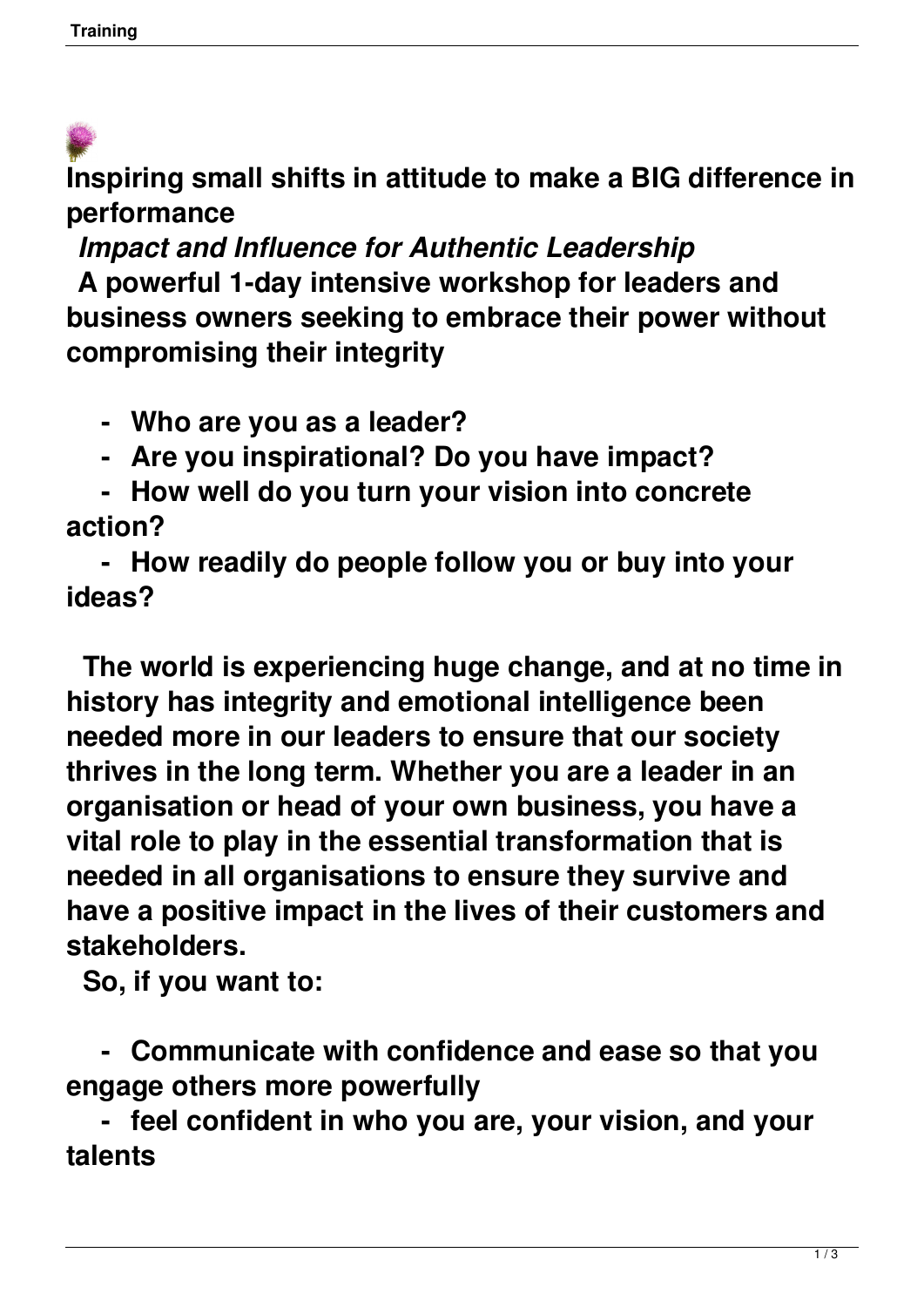**- create consistently positive results through your leadership** 

 **- stop getting in your own way** 

 **Then this powerful creative workshop is for you. Join me for this inspirational day that will leave you feeling empowered, focused and resolute to be the best leader you can be!** 

 **The workshop includes:** 

 **- Your own personalised leadership profile** 

 **- Your** *Impact and Influence for Authentic Leadership* **course manual**

 **- Expert facilitation and accountability - prepare to be challenged to step into your power and authenticity!** 

## **Please note: This is NOT your standard training course**

There is a problem with training, particularly development training.

It is often referred to as the *transfer of training problem*: people go on a training course, have a good time, appear to have learned whatever the training is about, then they go back to where they came from, and within a fortnight they are behaving exactly as they did before, as if they had never been on the training course.

In order to understand why this happens, we need to recognise that there are four things which have to be right if human performance is going to be optimal. They are: